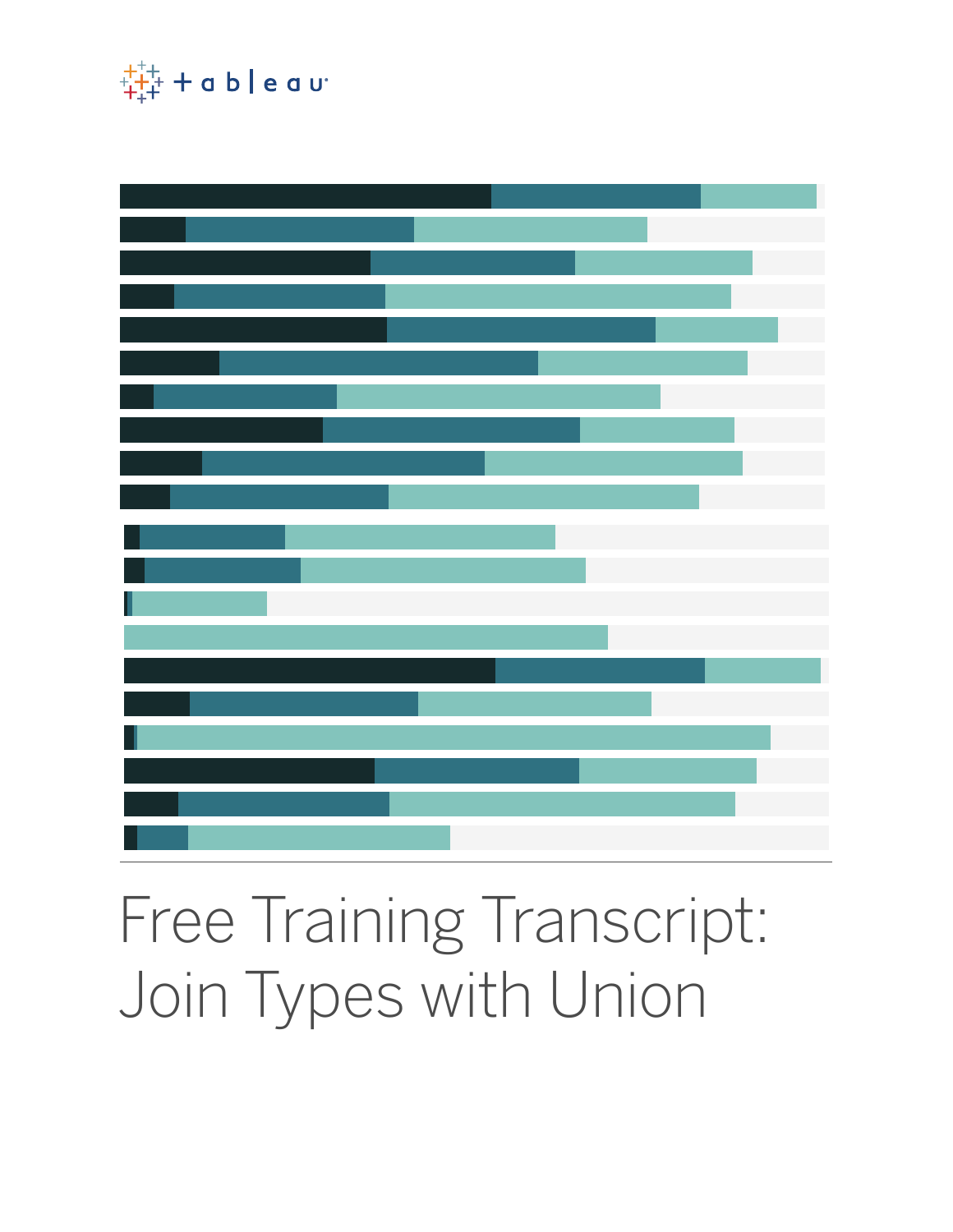Welcome to this video on Join Types.

# Join Types

Depending on your data source, Tableau Desktop offers several options for joins, including Inner, Left, Right, and Full Outer Joins. But what do the various join types mean?

Joining tables is a way of combining information (that is, new fields or columns) from multiple tables based on a field they share. Joins are always made ON a specific field (or fields). Here at the top we have two tables we want to combine. The table on the left contains sibling information, and the table on the right contains eye color information. We'll join these tables on the field they share, "name".

#### Inner Joins

An inner join preserves only the rows that have the same key field, in our case name, between both tables. We only get information for names that are listed in both tables and there are no nulls.

#### Left Joins

A left join brings in all the information for the rows from the table on the left (siblings) and any information from table on the right (eye color) for rows with the same name as the sibling table. Therefore we get all the information from the left siblings table, and for the names that are also listed in the right eye color table, Taylor and Alex, we get their eye color. If a name from the siblings table is not present in the eye color table, we get a null, such as for Shannon and Tracy.

Let's see what this looks like in Tableau. As you can see, a left join pulls in all the rows for the table on the left and fills in from the table on the right when it can, with null if that name is not present in the table on the right.

### Right Joins

In a right join, it's the reverse. We have all the names from the right (eye color) table, and for those rows we get the sibling (left table) information if it exists. As you can see, the output list of names varies between a left and right join because we're changing which